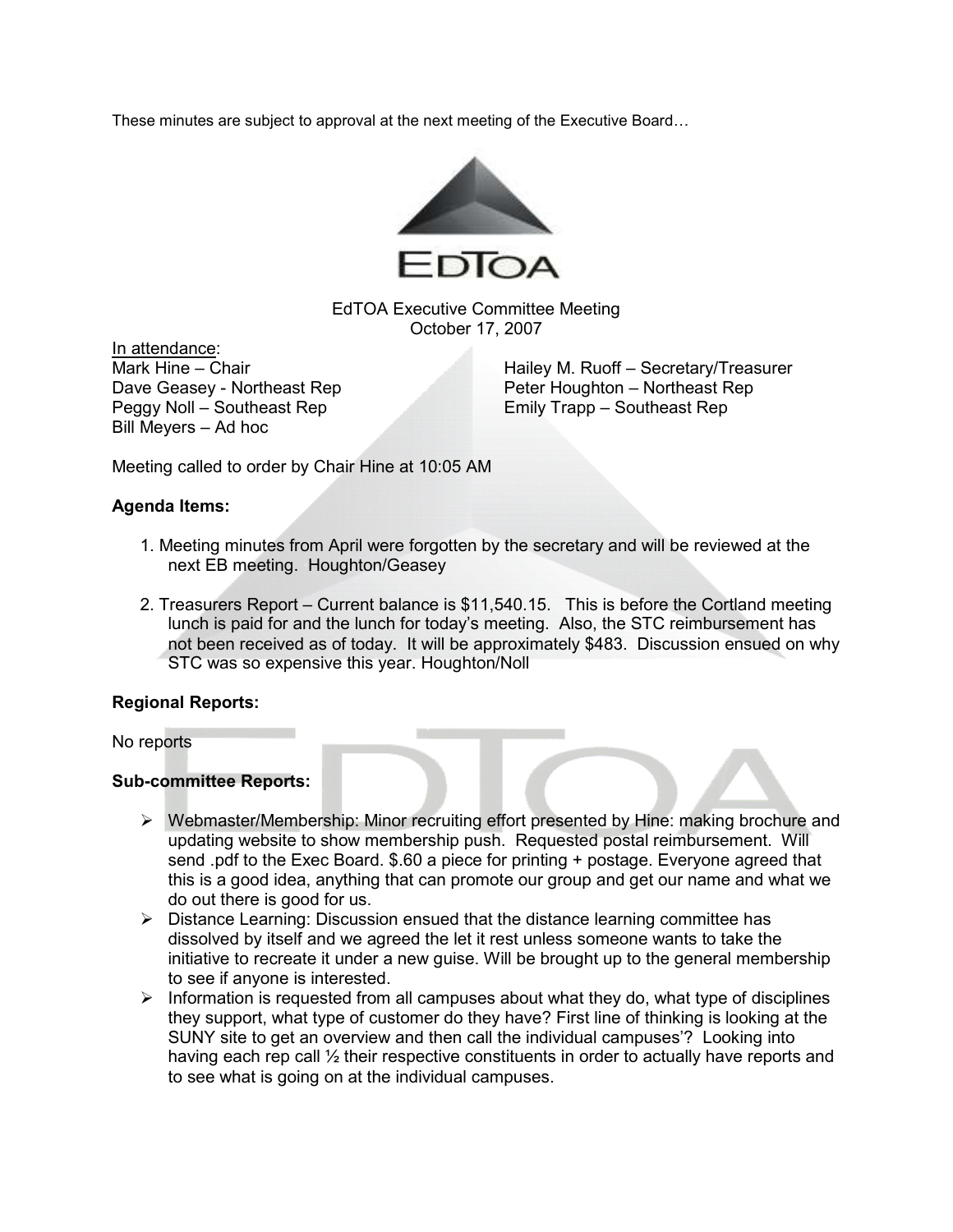- $\triangleright$  HDTV discussion: Many campuses are not addressing this at this time. Oneonta has done one production shooting in HD. New Paltz is trying to convert the whole campus at once. All the equipment for HD is double the price so it is a concern. Discussion ensued about pros and cons and where the campuses are going with HD.
	- o HDTV Sub Committee should be created. (Emily will pursue and report back on the probability/possibility of viability of this committee)

# Old Business:

- $\triangleright$  STC 2008 Theme review: STC 2008 Virtualization HAND OUT: Session Creation Breakout Sheet was handed out by Hine for board to review. .pdf will be posted on the web and will notify the list once this is done and ask for feedback. (by email preferably)
- $\triangleright$  Visit to Cortland: Ruoff says it went very well. Not only a regional meeting but a statewide meeting. We had people from all regions represented there. 17 total participants. Vice –provost welcomed the group and had lunch with us. Toured rehabbed building (Sperry), Dowd audio/multi-media lab and analog television studio. Some folks stayed around to go down and visit the stadium and the set-up there. This seemed to be a well received event.

# New Business:

STC 2008

#### Digital TV **HDTV**

 2009 the conversion will take place this should be a big topic for EdTOA. Should have reports from cable providers on how this is going to happen on a campus in the grand scheme of things? CableVision has been a leader in this field (interactive tv) NTSC to ATSC. ATSC is going to be the new standard. (Advanced television standards committee). We would like to look into someone from this group to present. (Possible contact could be Christopher Baycura, chairman of SBE chapter 22 of CNY)

Fear that SUNY is entirely unprepared for this conversion.

RoundTable discussion on "How is you campus using HDTV" or something along that line.

- 1. Meyers: STC survey results only received 74 responses and 13 selecting EdTOA believe that this is because it was not announced that often and that it was only on-line. Geasesy suggested per session evaluations (one on each chair for each session) More administrative intensive but this would get more responses. Good experiment for one year and we will bring it up to STC that a paper survey should be revisited.
- 2. EdTOA Membership Gift key/thumb/flash drives looking at 2 GB drives for the entire membership. Will order for those present at the membership meetings. Will look into a variety of vendors for the best price and then report back to the EB. (bsification)

Hine asked for motion to adjourn Houghton/Trapp